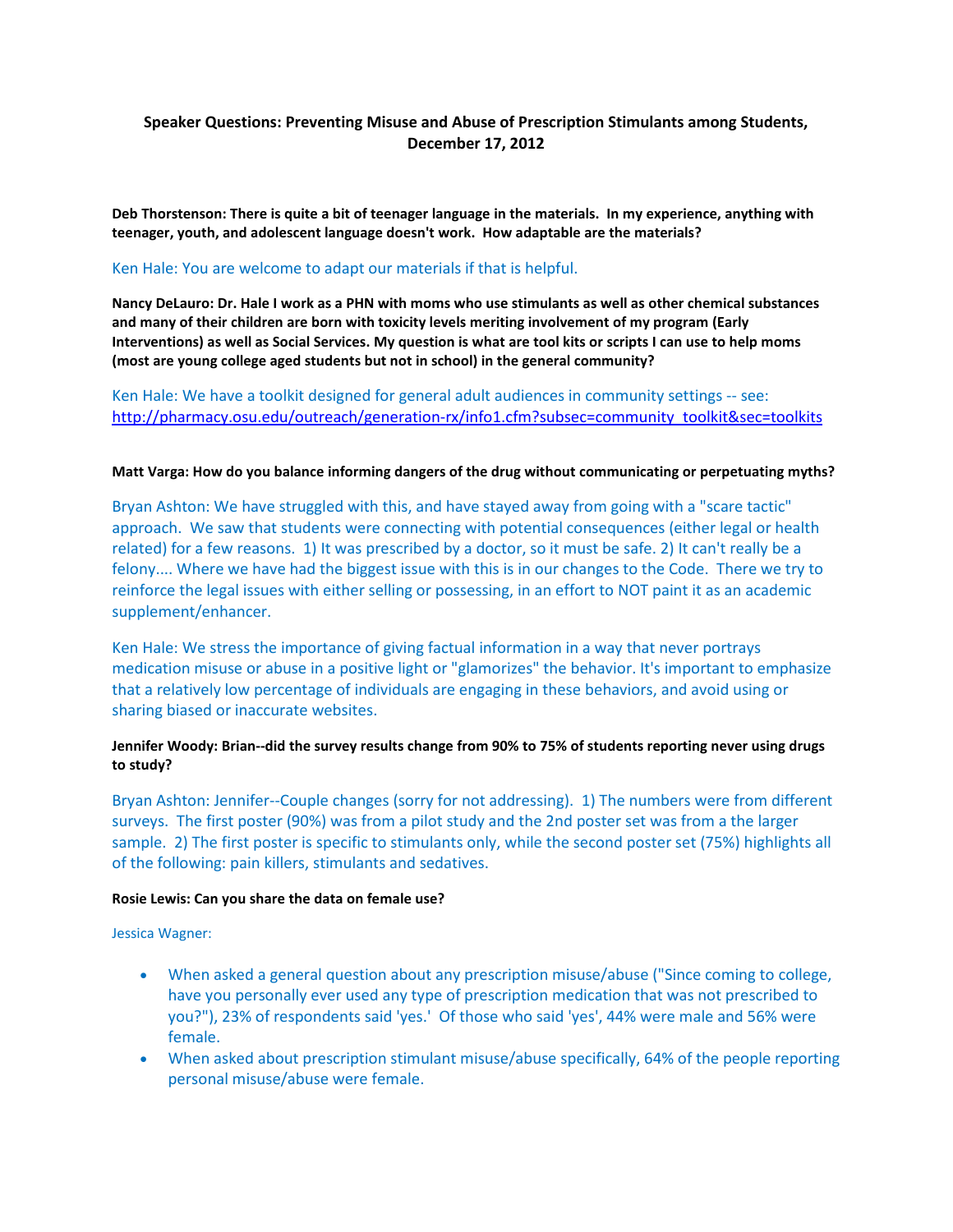• When asked about reasons for misusing/abusing prescription stimulants, there were significant differences between males and females in their responses. These differences were found for the following cited reasons: get an edge on the competition, improve an average grade to good (vs. improve a good grade à great), other friends are using, and as an alternative to cocaine. Males were significantly more likely to cite all of these reasons. Thus, females were significantly less likely than males to cite these reasons.

## **Ellen Walsh: When you have such a small response rate, are you comfortable with your percentages of 87% not using?**

Jessica Wagner: The small response rate was a concern for us as it is for many entities on our campus right now. We are looking at ways to prevent "survey fatigue." We did not report any outcomes where the cell size (the n) was too small/insufficient. However, the group of respondents has an extremely similar demographic profile to the greater student body on demographics such as gender, age, race, classification, etc. Since our sample was very representative of our population, we consider our findings valuable and feel comfortable making generalization conclusions on data points where the cell size was sufficient. We are looking for creative ways to increase response rate for the follow-up survey in spring 2013.

## **Kathy Mariani: does your health center have policies around prescribing ADHD medications such as random drug testing or drug contracts?**

Jessica Wagner: At The University of Texas at Austin, our health center, University Health Services does not write original prescriptions for ADHD medications. Our Counseling and Mental Health Center will only write prescriptions if the student produces a recent physician evaluation. Physicians in either UHS or the counseling center will authorize refills for recent prescription. We do not conduct ADHD evaluations at UHS or the Counseling and Mental Health Center, but we do inform interested students of resources in the community.

## **Lorelle Mueting: The resources that Ken mentioned, the toolkit for teens, are these free? If so...how can we get a copy of them?**

Ken Hale: Yes, all of our toolkits are free (see go.osu.edu/generationrx). The toolkit for teens is also available at:

## [http://pharmacy.osu.edu/outreach/generation-rx/info1.cfm?subsec=teens\\_toolkit&sec=toolkits](http://pharmacy.osu.edu/outreach/generation-rx/info1.cfm?subsec=teens_toolkit&sec=toolkits)

#### **Catherine Seemann: Do you feel that starting a new program targeting just freshmen, then moving into other populations, would be effective, or should we target the entire campus? (large university)**

Jessica Wagner: We are looking at specific target audiences within our student body who are at greatest risk for study drug abuse. Targeting freshman would help us take a more preventative approach, hopefully stopping the behavior before it starts (usage peaks at age 21 on our campus). However, another valid concern in targeting younger students is that our prevention efforts may actually be having the unintended effect of educating students about study drugs - something they may be unaware of before coming to college. At UT-Austin we will likely target new audiences based on other demographics that do not include age explicitly (such as fraternity or sorority affiliation).

Ken Hale: We actually started working with first-year students at Ohio State first and then branched out. I think that is a great way to get started. You can find our collegiate toolkit at (go.osu.edu/GenRxU) or: <http://pharmacy.osu.edu/outreach/rxabuseresources/?subsec=genrxuniveristy>

Brian Ashton: I think this greatly depends on resources. We have a much more focused and targeted programming focus on first years (as Dr. Hale mentioned), but in my opinion, this effort needs to be re